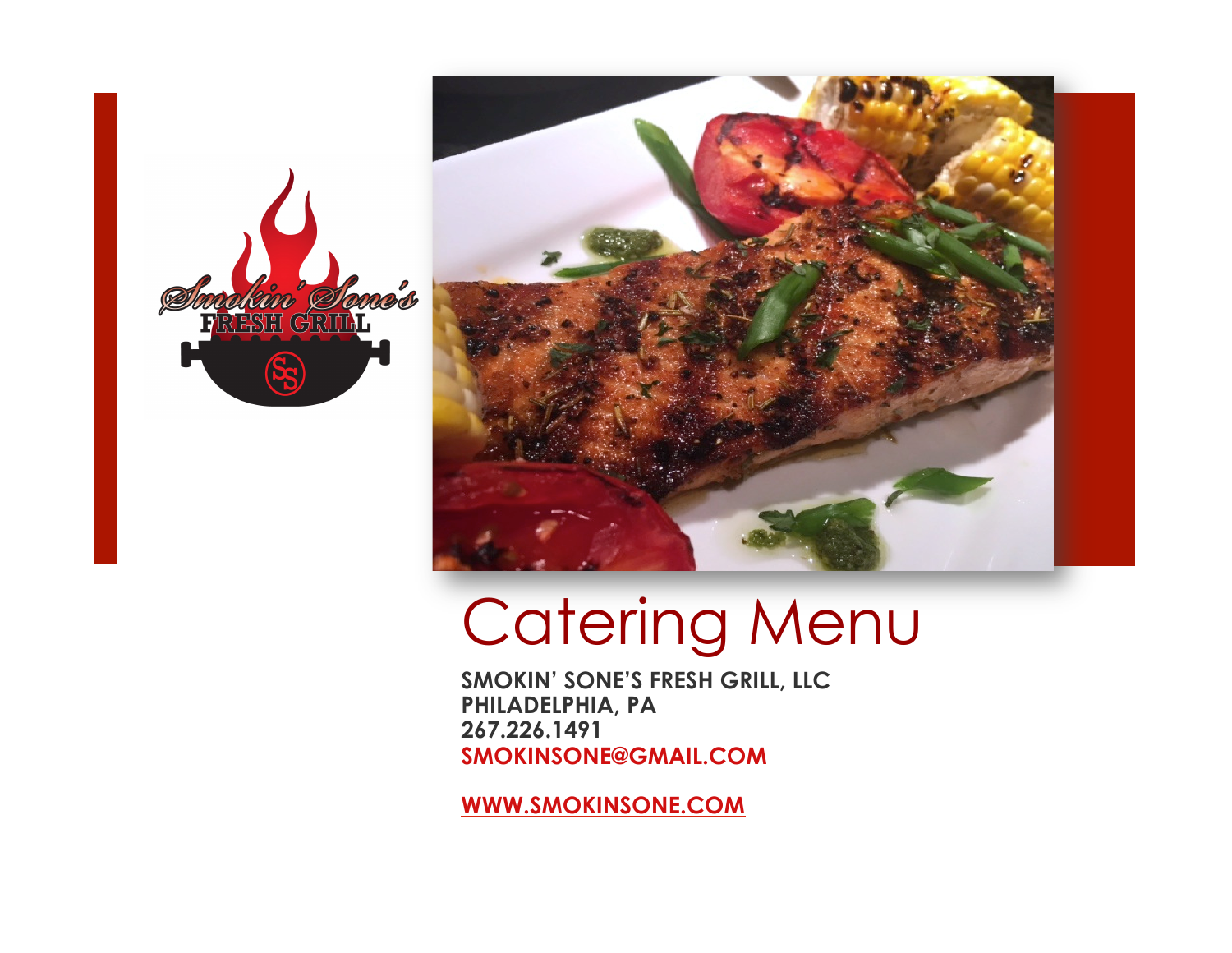## **BREAKFAST & BRUNCH**

#### **CONTINENTAL**

Selection of Fruit Juices Fresh Brewed Coffee & Herbal Teas Assorted Mini Danish, Pastries & Muffins Assorted Bagels, Flavored Cream Cheeses & Preserves Seasonal Mixed Fruit Medley Individual Yogurts & Granola

#### **STATIONS (Made to Order)**

Omelet(Fresh Cracked Eggs) **(Spinach, Onion, Peppers, Diced Ham, Diced Tomatoes, Mushrooms, Cheeses)** 

#### **Buttermilk Pancakes Vanilla Buttermilk Waffles**

**(Warm Maple Syrup, Blueberries, Strawberries, Chocolate Chips)**

#### **ACCOMPANIMENT**

Meats **(Applewood Smoked Pork Bacon, Pork Sausage Links/Patties, Turkey Bacon, Maple Chicken Apple Sausage.)**  Fresh Eggs Buttermilk Pancakes Vanilla Buttermilk Waffles Traditional Breakfast Potatoes Grits (Plain, Cheddar, Garlic Parmesan) Assorted Cold Cereals Steel Cut Oatmeal

#### **ENTREES'**

Jumbo Shrimp and Smoked Gouda Grits Honey Glazed Fried Chicken & Vanilla Buttermilk Waffles Grilled Salmon Hash Strawberry Vanilla Stuffed French Toast Grilled Garlic & Pepper Crusted Flank Steak & Eggs Spinach & Swiss Quiche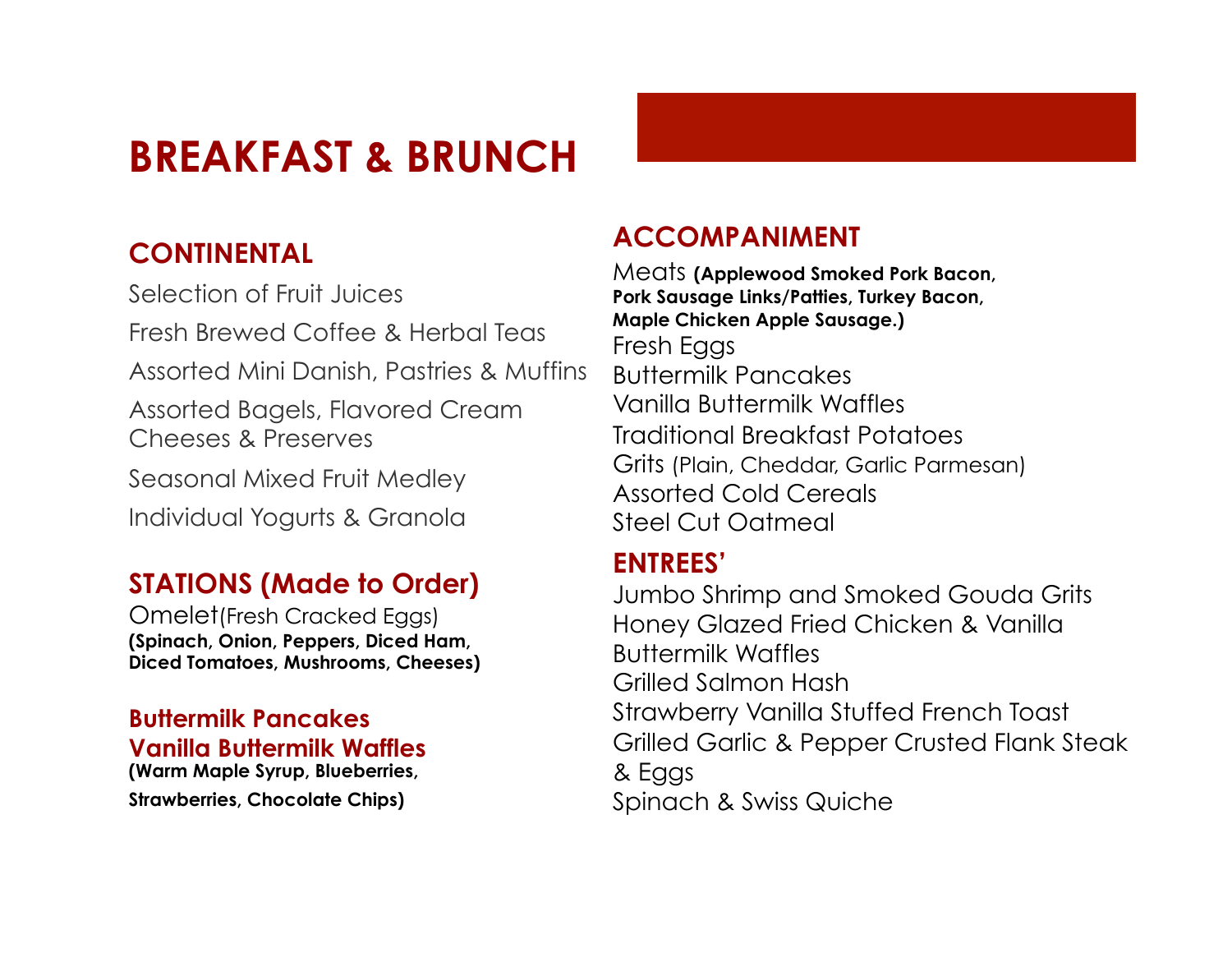## **LUNCH & DINNER SOUPS**

Roasted Butternut Squash

Baked Potato Leek

Green Split Pea (with or without ham/ Turkey Ham)

Cream of Mushroom

Cream of Asparagus

White Bean Kale and Vegetable Three Bean Chili **PASTA** 

### **ENTRÉE SALADS**

Mixed Green Medley Classic Caesar Southwest Taco Baby Spinach 7-Layer Thanksgiving Roasted Beet & Arugula Grilled Salmon Medallion

#### **BOXED LUNCHES**

*Smoked Turkey & Provolone Honey Ham & Swiss Lemon Dill Tuna Salad Home-Style Chicken Salad Marinated Kale &Grilled Vegetable*

Served on an a fresh brioche bun, Includes Assorted Chips, Fresh Baked Cookie- (Small)Whole Fruit or Cold Pasta Salad (Large)

Grilled Shrimp Piccata Penne with Grilled Chicken, Sundried Tomatoes Basil & Garlic Cream Sauce Baked Ziti (Ground Turkey Sage Sausage) Roasted Butternut Squash Risotto Butternut Squash Ravioli w Brown Butter, Sage & Feta Seafood Linguini Lobster Macaroni & Shrimp Macaroni & Cheese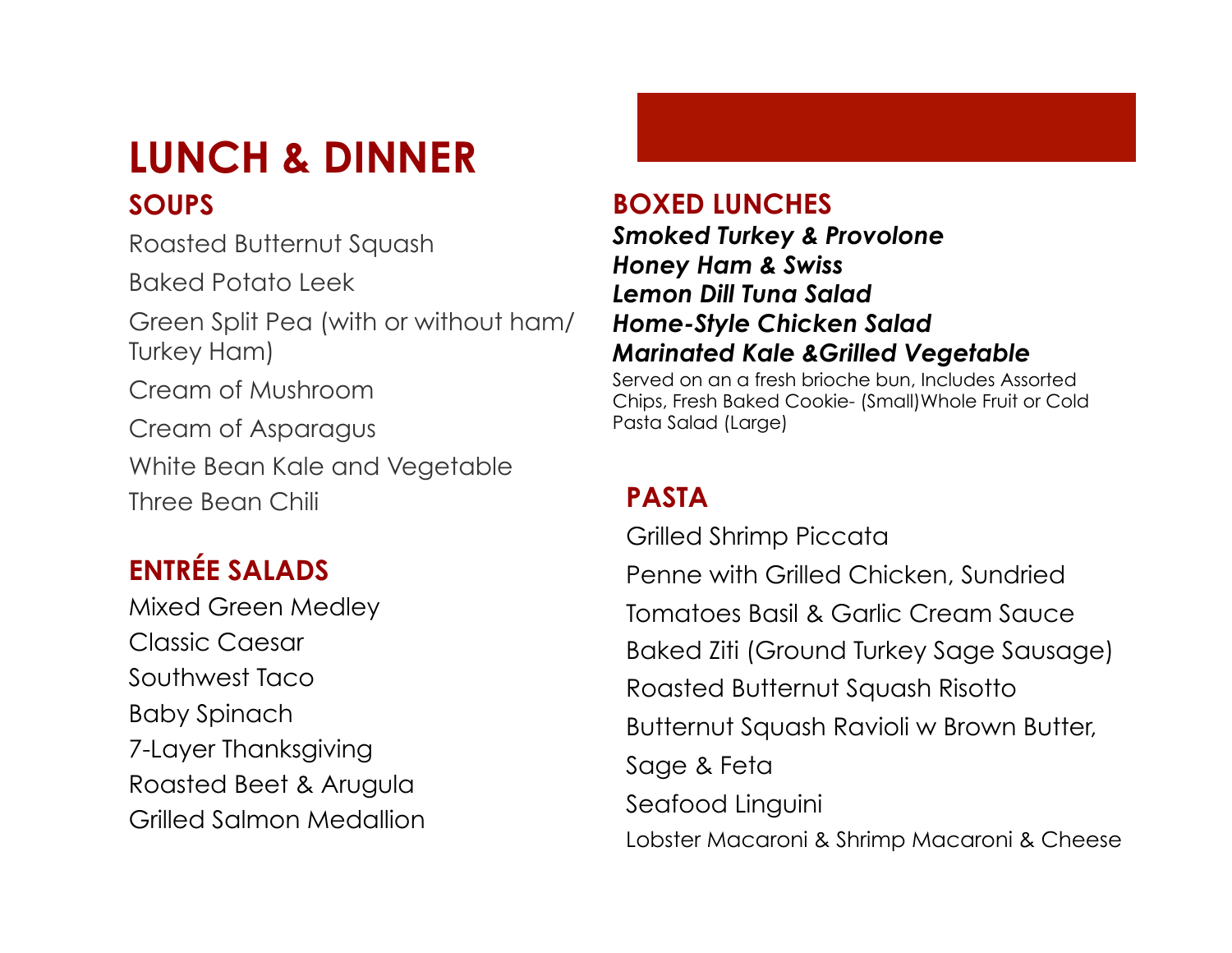## **LUNCH & DINNER**

#### **FRESH POULTRY**

#### **Smoked Chicken Wings, legs, Breast &Thighs**

(Slow smoked whole chicken wings with dry BBQ Spice Rub, honey BBQ Sauce, Jerk or brown sugar orange glaze)

**Herb Crusted Grilled Chicken Tenderloins** 

**Curry Chicken & Potatoes** 

**Turkey Sage Sausage & Broccoli Rabe Stuffed Portobello** 

**Grilled Turkey & Herb Meatloaf** 

**Whole Smoked Turkey or Bone-In Breast** 

#### **FRESH PORK**

**Grilled Rosemary Garlic Bone-in Pork Chops Grilled Sausage & Peppers Chorizo Stuffed Peppers Whole Grilled Pork Loin Applewood Smoked Ribs (Babyback & Spare)** 

#### **FRESH SEAFOOD**

**Fresh Atlantic Salmon, Mahi Mahi, Tilapia (Grilled, Pan Seared, Blackened, Dill Crusted. Jumbo Shrimp Curry Grilled Shrimp & Pesto Flatbread Fried Whiting Clam Bake Lump Crab Cakes Grilled Shrimp Marinated Mussels Shelled Pan Seared Scallops** 

#### **FRESH BEEF**

**Slow Smoked Beef Brisket Whole Pepper Crusted Beef Tenderloin Grilled Garlic & Pepper Flank Steak Angus Ribeye Roast \*\*Dijon Crusted Rack of Lamb \*\*Grilled Lamb Lollipops**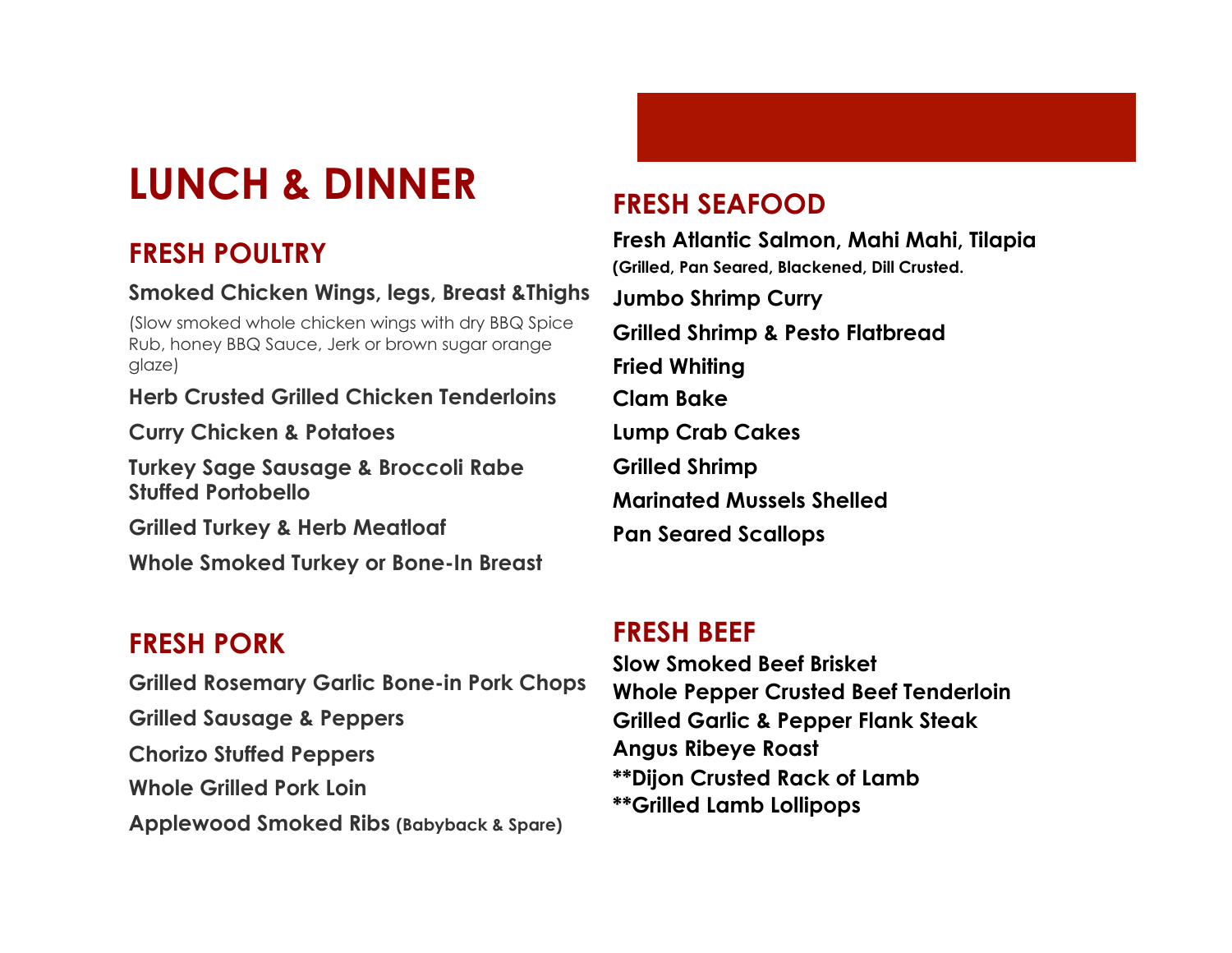## **LUNCH & DINNER**

#### **STIR-FRY'S**

Each Served with your Choice of: Brown Rice, White Rice, Jasmine Rice

Chicken, Shrimp, Beef

**Mixed Vegetable in Brown Sauce Garlic Ginger Green Beans & Onions Broccoli & Sliced Carrot** 

**Crab Fried Rice** 

#### **HOMEMADE SIDES**

**Green Beam Medley Braised Collard Greens Grilled Asparagus Sautéed Cabbage Sautéed Garlic Spinach Corn on the Cob Steamed Broccoli Roasted Brussel Sprouts 5-Cheese Macaroni & Cheese Loaded Baked Potatoes Mashed Potatoes (Garlic, Parmesan, Wasabi) Citrus Roasted Beets Coleslaw Broccoli Slaw Rice Pilaf (Wild, Brown, Saffron) Slow Cooked Beans (Black, Northern, Lima, Navy, Black Eyed Peas, Smoked Baked Beans) Fried Apples Sweet Plantains Marinated Kale Mixed Vegetables Southern Potato Salad Grilled Summer Vegetables Lemon Scented Quinoa** 

**FLATBREADS**  Fire Roasted flatbread Portions w Fresh Mozzarella, Olive Oil & Herbs

**Grilled Jumbo Shrimp & Fresh Pesto Mixed Grilled Vegetable Blackened Chicken & Garlic Spinach, Feta & Sundried Tomato Jerk Salmon & Green Onion Caramelized Onion, Portobello & Bacon**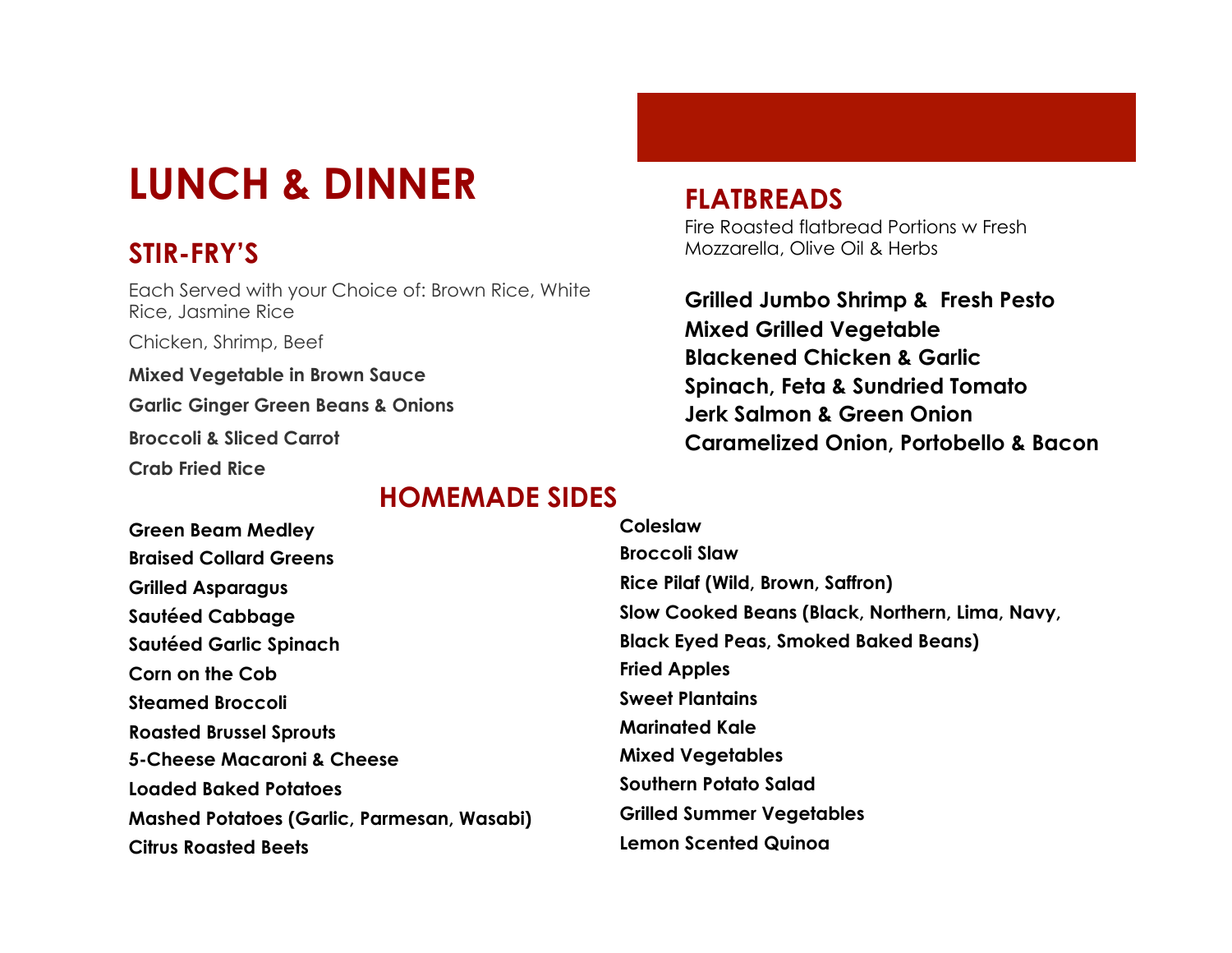

## **SMALL BITES & APPETIZERS**

#### **Sliders –All Served on Fresh Mini Brioche Bun. Assorted Toppings & Garnish**

(Angus Beef, Ground Turkey, BBQ Pulled Pork, Lemon Dill Tuna, Home-style Chicken Salad, BLT, Marinated Kale & Grilled Vegetable, Roasted Pork & Broccoli Rabe, Buffalo Chicken, Fried Fish, Grilled Shrimp)

**Lamb Lollipops-**Dijon Garlic & Rosemary Crusted

**Classic Shrimp Cocktail-** Chilled Jumbo Gulf Shrimp w Sriracha Cocktail Sauce

**Mini Skewers- Grilled Shrimp, Grilled Chicken, Beef, Pork Tenderloin,** 

**Wingettes (Roasted, Grilled or Fried)-** (Honey BBQ Glazed, Lemon Pepper, Garlic Parmesan, Sweet &Spicy, Buffalo, Buttermilk Fried, Coconut Curry, Italian Herb & Rosemary, Tequila Lime Cilantro, Jerk, Teriyaki, Hot Honey Garlic)

**Deviled Eggs-** Smoked Salmon, Lemon Dill, Traditional

**Warm Spinach & Artichoke Dip-** Served with Toasted Baguette Chips

**Mini Lump Crab Cakes-** Served with Smoked Chipotle Aioli

**Salmon Cakes-** Served with Lemon Dill Aioli

**Hawaiian Turkey Meatballs** 

**Roasted Pepper Bruschetta** 

**Crab Stuffed Mushrooms** 

**Seafood Paella** 

**Ensalada Caprese w Fresh Basil, Balsamic Syrup & Extra Virgin Olive Oil** 

**Marinated Mussels-** Mussels Marinated in White Wine Garlic Sauce Served with Toasted Baguette Chips

**Grilled Flatbreads-** Grilled Jumbo Shrimp & Fresh Pesto, Mixed Grilled Vegetable, Blackened Chicken & Garlic, Spinach, Feta & Sundried Tomato , Jerk Salmon & Green Onion, Caramelized Onion, Portobello & Bacon

**Assorted Cheese Vegetable and Seasonal Fruit Crudité**